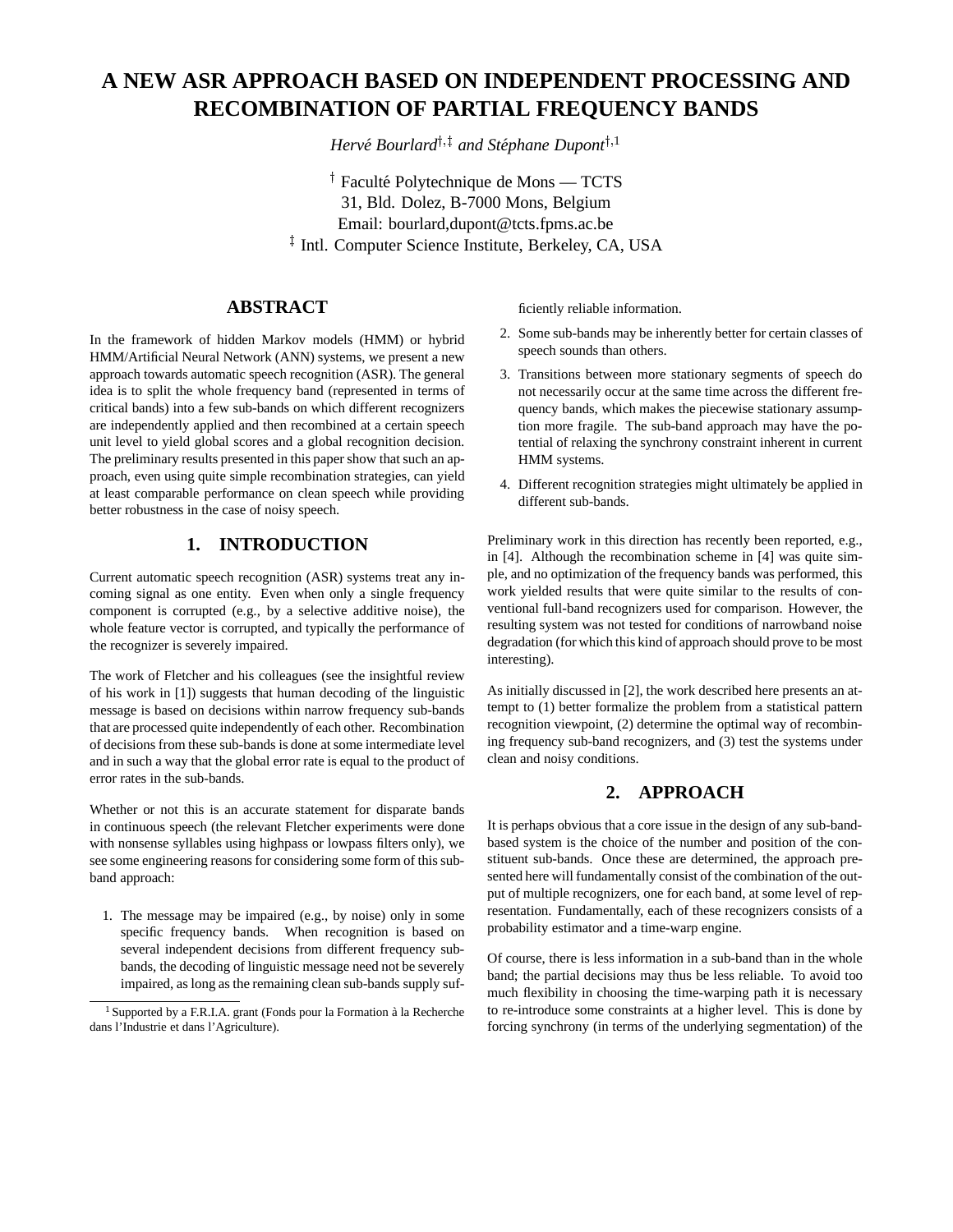



different independent frequency band recognizers at some level, as shown Figure 1. In other words, the scores of the different sub-band recognizers are recombined at a certain speech unit level (i.e., over a certain time segment) to yield a global score and a global decision. Up to now we have done this at the state, phoneme, syllable or word levels, although we are interested in looking at other units for this purpose. We note here that while this is quite easy at the HMM state level (and at the word level, in the case of isolated word recognition), it is no longer straightforward at any intermediate subword unit level (simply using the standard one-pass dynamic programming approach). Rather, the system can either use an approach based on the 2-level dynamic time warping algorithm, or else an adaptation of HMM decomposition [8] (initially introduced to decompose the speech signal into a speech part and a noisy part). In the framework of sub-band-based speech recognition, a similar HMM decomposition formalism can be used to do multi-dimensional time warping and recombination of the frequency sub-bands. However, as opposed to standard HMM decomposition, it is not the same input signal that is fed into the different HMM models but different band limited versions of the original speech signal.

Although Fletcher's recombination criterion [1] suggests an attractive optimum (since zero error in any band yields zero error overall), we are not aware of any statistical formalism for achieving this. Thus, we decided to define the log-likelihood of a full-band acoustic vector  $X$  given a word (sentence) model  $M$  as

$$
\log P(X|M) = \max_{J,Mj} \sum_{j=1}^{J} \log P(X_j|M^j)
$$
 (1)

where  $X_j$  represents the j-th segment of X and  $M<sup>j</sup>$  the model associated with  $X_i$  during dynamic time wrapping. Depending on the recombination level,  $M<sup>j</sup>$  could be a HMM state model, a word model, a phone model or any other subword unit model. For each segment, the statistical recombination of the frequency sub-bands is performed according to

$$
\log P(X_j|M^j) = f(\{w_k\}, \{\log P(X_{jk}|M^j_k)\})
$$
 (2)

where  $X_{ik}$  is the band-limited sequence of acoustic parameters associated with the k-th frequency band,  $M_k^j$  is the model associated with  $X_{ik}$ , and  $w_k$ 's are the recombination parameters.  $P(X_{ik}|M_k^j)$ thus represents the likelihood of a partial (frequency limited and time limited) sequence  $X_{jk}$  given model  $M_k^j$  and these can be computed with standard HMM or hybrid HMM/ANN systems.

In the work reported here, only HMM/ANN systems have been considered and two different recombination functions  $f(\cdot)$  have been tested:

$$
f(\cdot) = \sum_{k=1}^{K} w_k \log P(X_{jk}|M_k^j)
$$
 (3)

or

$$
f(\cdot) = \log \left[ M L P_{w_k} (\log P(X_{jk} | M_k^j)) \right] \tag{4}
$$

where  $MLP_{w_k}$  represents a multilayer perceptron (MLP) parametrized in terms of  $w_k$ 's and with  $\log P(X_{ik}|M_k^j)$ ,  $\forall k$ , at its input.

In this paper, all the parameters of the sub-band HMMs as well as the  $w_k$ 's were estimated on the basis of the segmentation obtained from a regular full-band Viterbi alignment.

#### **3. RECOMBINATION STRATEGIES**

Three different strategies have been considered for estimating the recombination parameters  $w_k$ 's [3]:

1. *Normalized phoneme-level recognition rates in each frequency band.*

Normalized phoneme-level recognition rates inside each frequency band are then used as weighting factors in (3). These weighting factors represent the relative amount of information (normalized to sum to <sup>1</sup>) present in each frequency band for each speech unit class.

These weights are computed on the clean training data set only and are not adapted to the test data. As later reported in Table 1, it is quite striking that this strategy alone already yields good robustness to narrowband noise.

2. *Normalized S/N ratios in each frequency band.*

As usually done for spectral subtraction [7], the S/N ratio in each frequency sub-band is estimated on the basis of the subband energy histogram. However, unlike the case of spectral subtraction, these histograms are used to compute the relative reliability of each frequency sub-band. The estimated S/N ratios, normalized to sum up to 1, are then used as  $w_k$ 's in (3).

3. *Multilayer perceptron.*

Since it is often argued that the recombination mechanism should be nonlinear, we also tested the use of one MLP to recombine the K partial log-likelihoods log  $P(X_{jk}|M_k^j)$  according to  $(4)$ . In this case, if S represents the number of speech units (used for temporal recombination, i.e., HMM states, phones, syllables or words), the MLP contains  $K \times S$ input units and S output units and is trained to estimate posterior probabilities of each speech units given the log-likelihoods of all sub-bands and all speech units.

### **4. EXPERIMENTS**

### **4.1. 1st Experiment: Potentiality**

In a first experiment, we used 3-state HMM/ANN phone models, 18 critical bands for the full-band system, and three sub-bands (spanning [0-1058], [941-2212], and [1994-4000] Hz) for the three subband HMM/ANN recognizers. Note that the overlap is only due to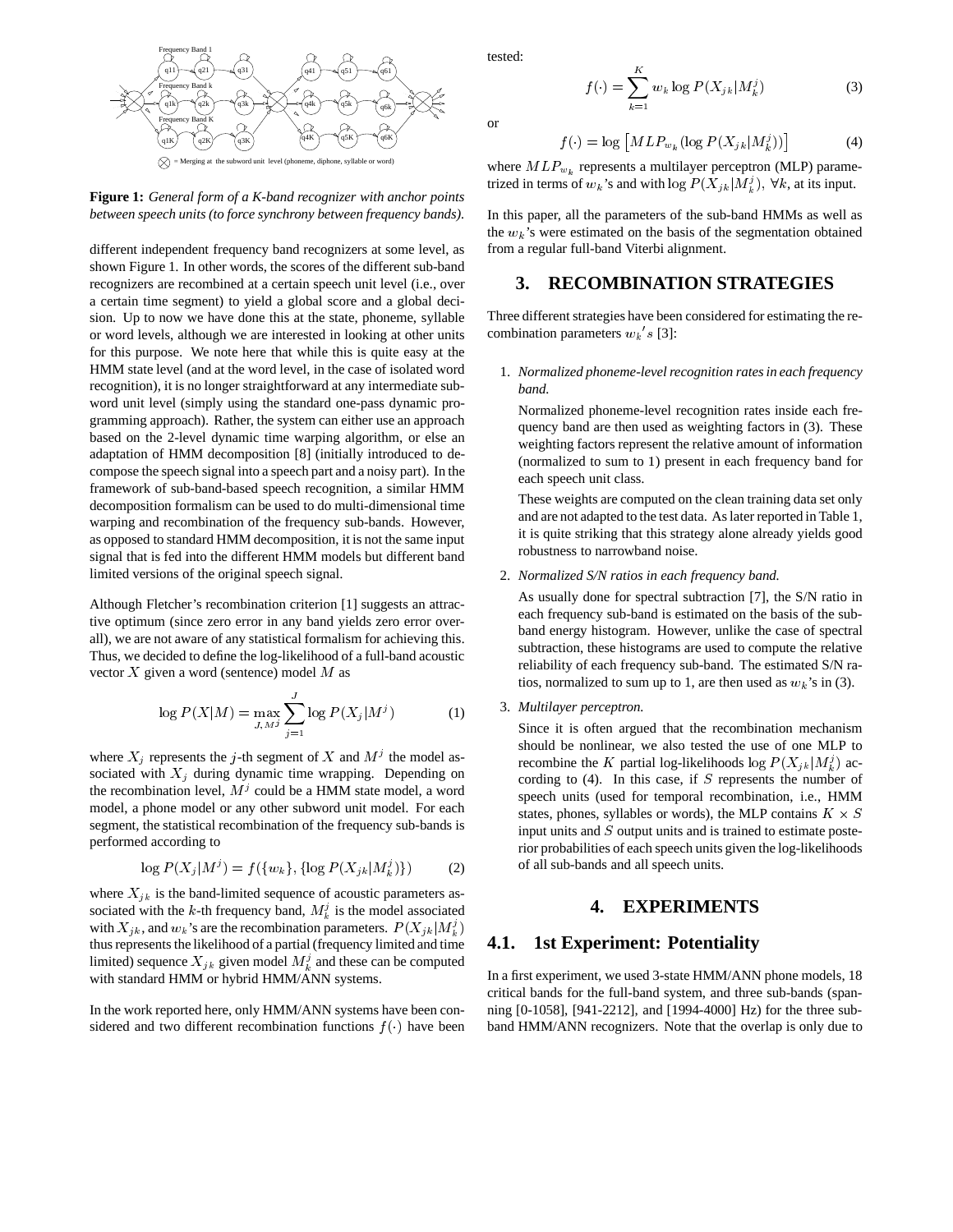|                      |                                                       |      | $\mid$ No-W $\mid$ Acc-W $\mid$ SNR-W $\mid$ MLP |         |
|----------------------|-------------------------------------------------------|------|--------------------------------------------------|---------|
|                      | clean $\frac{13.6\%}{13.7\%}$ $\frac{13.7\%}{13.7\%}$ |      | $1, 3.2\%$                                       | $2.7\%$ |
| noisy   25.5%   9.2% |                                                       | 6.7% | $1,6.3\%$                                        |         |

**Table 1:** *Error rates on isolated word recognition (108 German words, telephone speech) and noise was additive white noise in the 1st frequency band, 10dB SNR. Critical band energies were used as features. "FB" refers to regular full-band recognizer; "No-W" refers to sub-band recombination at state level without any weighting; "Acc-W"= state recombination with weights proportional to phonetic sub-band accuracy; "SNR-W"= state recombination with weights proportional to automatically estimated sub-band SNR. The column "MLP" refers to sub-band recombination at word level using an MLP.*

the critical band filter characteristics. Each band roughly encompasses one formant. The database consisted of 108 German isolated command words, telephone speech, with 15 speakers in the test set.

The features used for each recognizer were critical band energies complemented by their first temporal derivatives, and 9 frames of contextual information were used at the input of the ANNs. State level and word level recombinations were tested. In the case of word level merging, an MLP with  $108$  (words)  $\times$  3 (bands) input units and 108 output units was trained on normalized log-likelihoods from the clean training data.

Resulting error rates are reported in Table 1. Recognition performance of the different recombination strategies are compared with the full-band approach, in case of clean speech and noisy speech (additive white noise in the 1st sub-band, 10dB SNR). For clean speech we have been able to achieve results that were at least as good as the conventional full-band recognizer (though for this size test set the differences are not statistically significant at  $p < .05$ ).

When one of the frequency bands is contaminated by selective noise, the multi-band recognizer yields much more graceful degradation than the broad-band recognizer. The best results have been achieved using weights derived from S/N estimates. However, we have observed that even without any knowledge about the S/N ratio in sub-bands [using equal weighting ("No-W") or sub-band accuracy weighting ("Acc-W")] the sub-band recognizer still yields much better results than the conventional full-band recognizer.

## **4.2. 2nd Experiment: Acoustic Features and Number of Bands**

In this experiment, we compared the performance of the approach in terms of:

1. *Number of sub-bands.*

As opposed to the previous case, we used only 15 critical bands. We experimented with three bands (spanning [0-948], [867-1935], and [1790-4000] Hz), four bands (spanning [0- 901], [797-1661], [1493-2547] and [2298-4000] Hz) and six bands (spanning [0-495], [438-778], [707-1144], [1051-1631], [1506-2292] and [2121-4000] Hz). See Table 2.

|     | FB           | 3 bands 4 bands 6 bands |          |      |
|-----|--------------|-------------------------|----------|------|
| CBE | $3.4\%$ 1.6% |                         | $12.0\%$ | 2.2% |
| CMS | $1.3\%$ 0.9% |                         | $0.5\%$  |      |

**Table 2:** *Error rates on isolated word recognition (13 American English words, telephone speech). Features were either critical band energies (CBE) or lpc-cepstral features (CMS) independently computed for each sub-band and followed by cepstral mean subtraction. "FB" refers to regular full-band recognizer. For the 3, 4 and 6 sub-band-based systems, state log-likelihoods recombination was performed by an MLP.*

#### 2. *Acoustic features.*

Three sets of features were considered. The first one was composed of 15 critical band energies (CBE) while the second set used lpc-cepstral features (CMS) independently computed for each sub-band and followed by cepstral mean subtraction. See Table 2.

The third set was dedicated to recognition under broad band noise. Since it was observed in earlier experiments (not reported here) that the multi-band approach alone was less efficient than other noise cancellation techniques such as spectral subtraction [7] or J-RASTA [6] in the case of wideband noise, it was decided to test the multi-band approach on J-RASTA features. We thus used lpc-cepstral features independently computed for each band limited critical band energies previously processed with the J-RASTA. In this study, a fullband recognizer and a 4-band recognizer, both trained on clean speech, were tested on speech with added car noise (10dB SNR). See Table 3.

We used 1-state HMM/ANN phone models. The database consisted of 13 isolated American English digits and control words (telephone speech —  $4 \times 50$  speakers in a jack-knifed test). Recombination of the state log-likelihoods was performed by an MLP (trained on clean speech). For example, in the case of four bands, the MLP had an input vector of 45 (phones)  $\times$  4 (sub-bands) log-likelihoods and 45 outputs.

Table 2 compares the error rates on clean speech for CBE and CMS, and for different numbers of sub-bands. These results show that: (1) sub-band modelling yields better recognition performance when compared to a standard full-band approach and (2) all pole modelling of cepstral vectors improve the performance of the full-band system (of course, this was already known!) but also the performance of the sub-band approach. Table 2 also suggests an optimum at 4 (or perhaps 5) independent frequency bands. These results are however still too preliminary to draw any definite conclusions regarding the optimal design of the sub-bands (spans and possible overlaps), which certainly needs to be further investigated.

In the case of noisy speech, as reported in Table 3, the sub-band approach, combined with J-RASTA processing, yields better recognition performance compared to the full-band J-RASTA recognizer. In other work, not reported here, we observed that the sub-band approach also yields much better robustness to narrowband noise when compared to standard speech recognition approaches with noise can-